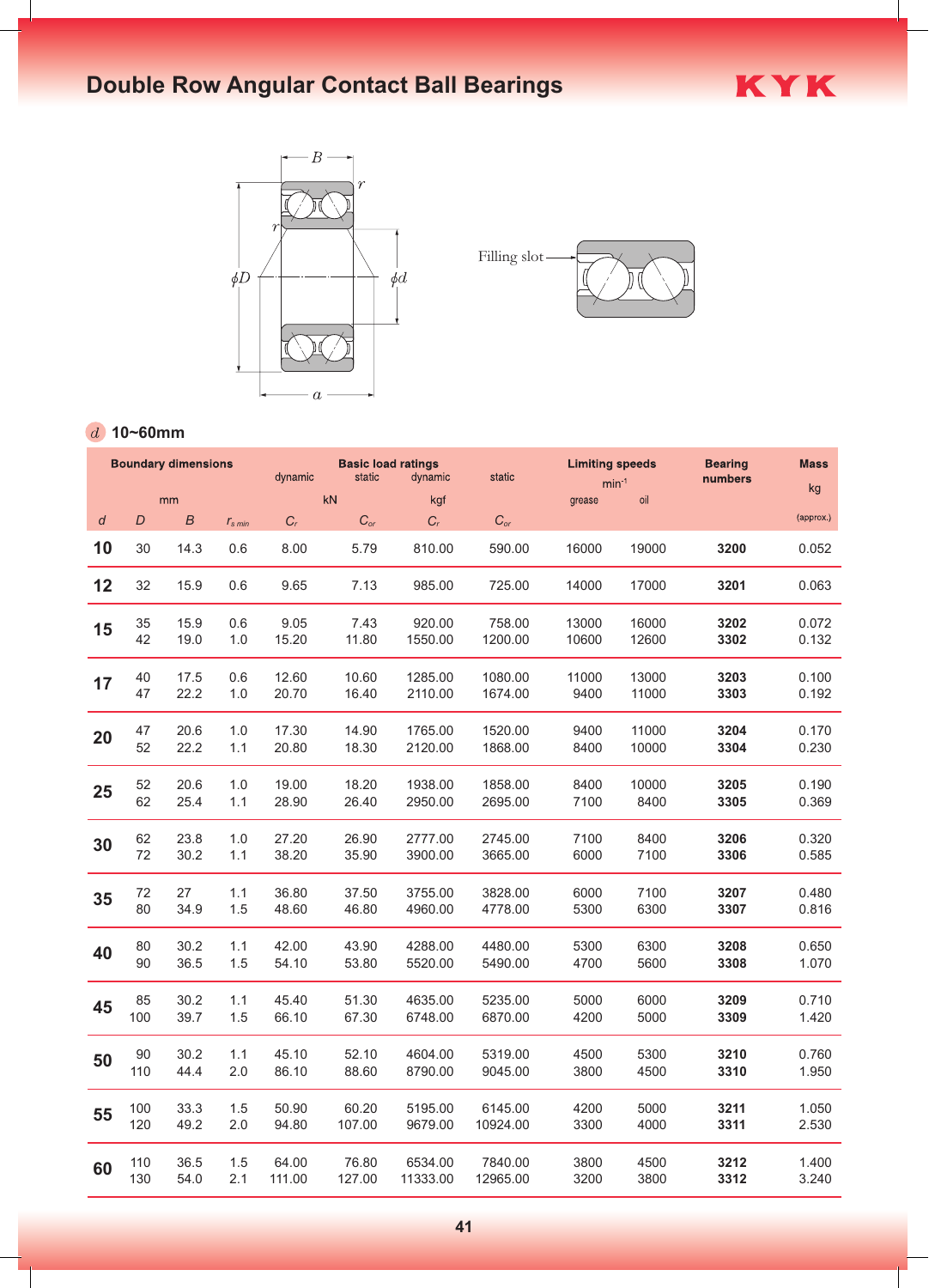



#### **65~75mm**

|    |     | <b>Boundary dimensions</b> |                 | dynamic                    | <b>Basic load ratings</b><br>static | static<br>dynamic |          | <b>Limiting speeds</b><br>$min-1$ |      | <b>Bearing</b><br>numbers | <b>Mass</b><br>kg |
|----|-----|----------------------------|-----------------|----------------------------|-------------------------------------|-------------------|----------|-----------------------------------|------|---------------------------|-------------------|
|    |     | mm                         |                 |                            | kN                                  | kgf               |          | grease                            | oil  |                           |                   |
| d  | D   | B                          | $r_{\rm s,min}$ | $C_{r}$<br>$C_{\text{or}}$ |                                     | $C_{r}$           | $C_{or}$ |                                   |      |                           | (approx.)         |
| 65 | 120 | 38.1                       | 1.5             | 76.40                      | 97.40                               | 7800.00           | 9944.00  | 3500                              | 4200 | 3213                      | 1.750             |
|    | 140 | 58.7                       | 2.1             | 129.00                     | 148.00                              | 13170.00          | 15110.00 | 3000                              | 3500 | 3313                      | 4.080             |
| 70 | 125 | 39.7                       | 1.5             | 75.80                      | 98.30                               | 7739.00           | 10035.00 | 3200                              | 3800 | 3214                      | 1.920             |
|    | 150 | 63.5                       | 2.1             | 149.00                     | 165.00                              | 15210.00          | 16845.00 | 2700                              | 3600 | 3314                      | 5.040             |
| 75 | 130 | 41.3                       | 1.5             | 83.60                      | 109.00                              | 8535.00           | 11128.00 | 3200                              | 3800 | 3215                      | 2.100             |
|    | 160 | 68.3                       | 2.1             | 169.00                     | 189.00                              | 17254.90          | 19296.90 | 2500                              | 3300 | 3315                      | 6.160             |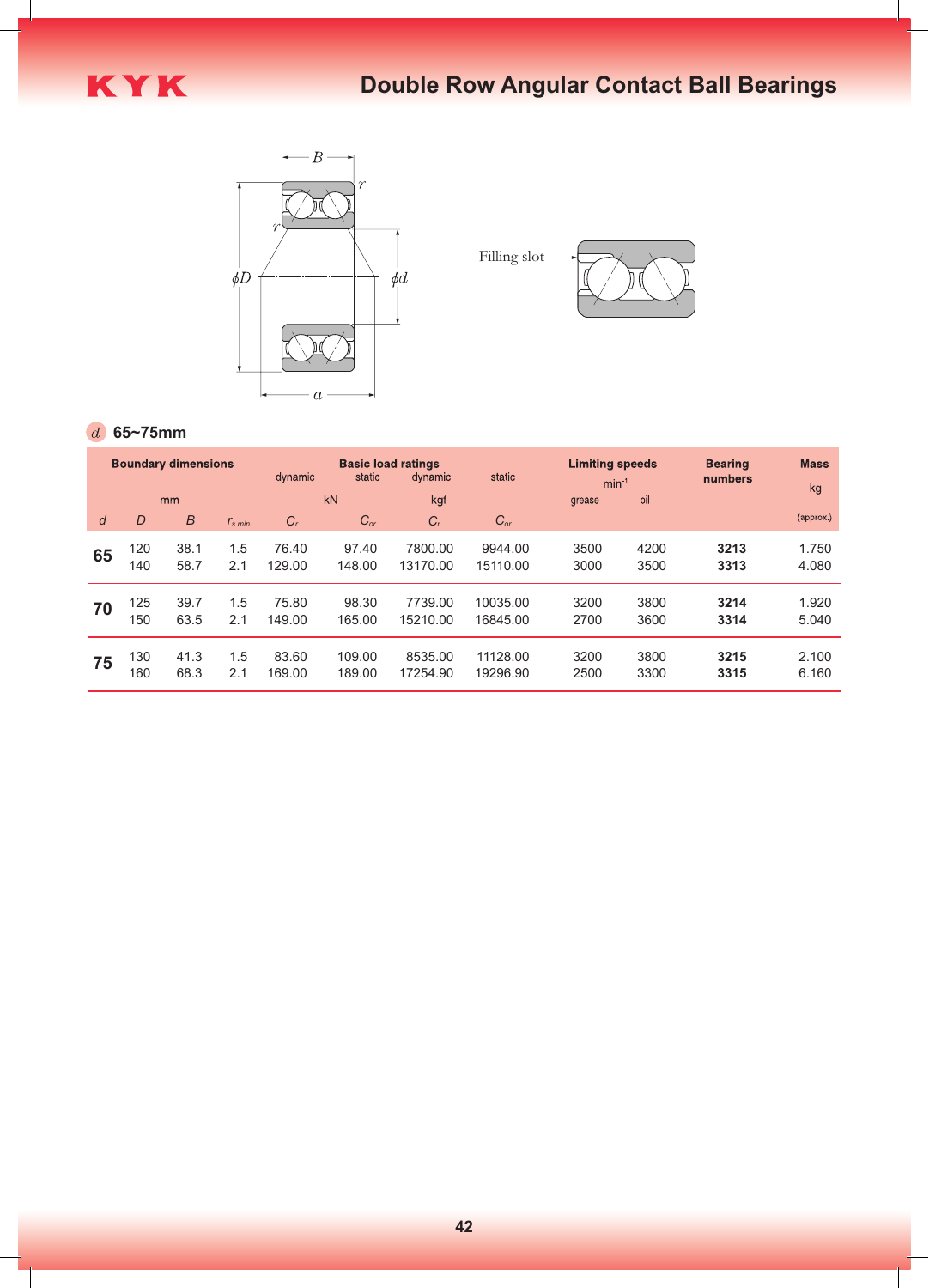# **Double Row Angular Contact Ball Bearings**





**Shielded type**  $(ZZ)$ 



KYK

**Contact sealed type (LLU)**

### **10~60mm**

|    |     | <b>Boundary dimensions</b> |                | dynamic          | static   | <b>Basic load ratings</b><br>dynamic | static            |         | <b>Limiting speeds</b> | <b>Bearing numbers</b> |                  |                | Load<br>center   | <b>Mass</b> |
|----|-----|----------------------------|----------------|------------------|----------|--------------------------------------|-------------------|---------|------------------------|------------------------|------------------|----------------|------------------|-------------|
|    | mm  |                            |                |                  | kN       |                                      | kgf               | grease  | $min-1$<br>oil         |                        |                  | mm             | kg               |             |
| d  | D   | $\boldsymbol{B}$           | $r_{s,min}$    | $\mathfrak{C}_r$ | $C_{or}$ | $C_r$                                | $C_{\mathit{or}}$ |         |                        | open<br>type           | shielded<br>type | sealed<br>type | $\boldsymbol{a}$ | (approx.)   |
| 10 | 30  | 14.3                       | 0.6            | 7.15             | 3.90     | 730                                  | 400               | 17 000  | 22 000                 | 5200                   | ZZ               | LLU            | 14.5             | 0.05        |
| 12 | 32  | 15.9                       | 0.6            | 10.5             | 5.80     | 1 0 7 0                              | 590               | 15 000  | 20 000                 | 5201                   | ZZ               | LLU            | 16.7             | 0.06        |
| 15 | 35  | 15.9                       | 0.6            | 11.7             | 7.05     | 1 1 9 0                              | 715               | 13 000  | 17 000                 | 5202                   | ZZ               | <b>LLU</b>     | 18.3             | 0.07        |
|    | 42  | 19.0                       | 1.0            | 17.6             | 10.2     | 1800                                 | 1 0 4 0           | 11 000  | 15 000                 | 5302                   | ZZ               | LLU            | 22.0             | 0.11        |
| 17 | 40  | 17.5                       | 0.6            | 14.6             | 9.05     | 1 4 9 0                              | 920               | 11 000  | 15 000                 | 5203                   | ZZ               | LLU            | 20.8             | 0.09        |
|    | 47  | 22.2                       | 1.0            | 21.0             | 12.6     | 2 140                                | 1 2 8 0           | 10 000  | 13 000                 | 5303                   | ZZ               | LLU            | 25.0             | 0.14        |
| 20 | 47  | 20.6                       | 1.0            | 19.6             | 12.4     | 2 0 0 0                              | 1 270             | 10 000  | 13 000                 | 5204                   | ZZ               | LLU            | 24.3             | 0.12        |
|    | 52  | 22.2                       | 1.1            | 24.6             | 15.0     | 2510                                 | 1530              | 9 0 0 0 | 12 000                 | 5304                   | ZZ               | LLU            | 26.7             | 0.23        |
| 25 | 52  | 20.6                       | 1              | 21.3             | 14.7     | 2 170                                | 1500              | 8 500   | 11 000                 | 5205                   | ZZ               | LLU            | 26.8             | 0.19        |
|    | 62  | 25.4                       | 1.1            | 32.5             | 20.7     | 3 3 5 0                              | 2 110             | 7 500   | 10 000                 | 5305                   | ZZ               | LLU            | 31.8             | 0.34        |
| 30 | 62  | 23.8                       | 1.0            | 29.6             | 21.1     | 3 0 0 0                              | 2 150             | 7 100   | 9500                   | 5206                   | <b>ZZ</b>        | LLU            | 31.6             | 0.29        |
|    | 72  | 30.2                       | 1.1            | 40.5             | 28.1     | 4 150                                | 2870              | 6 300   | 8 500                  | 5306                   | ZZ               | LLU            | 36.5             | 0.51        |
| 35 | 72  | 27.0                       | 1.1            | 39.0             | 28.7     | 4 0 0 0                              | 2920              | 6 300   | 8 0 0 0                | 5207                   | ZZ               | LLU            | 36.6             | 0.43        |
|    | 80  | 34.9                       | 1.5            | 51.0             | 36.0     | 5 200                                | 3700              | 5 600   | 7 500                  | 5307                   | ZZ               | LLU            | 41.6             | 0.79        |
| 40 | 80  | 30.2                       | 1.1            | 44.0             | 33.5     | 4 500                                | 3 4 0 0           | 5 600   | 7 100                  | 5208                   | ZZ               | LLU            | 41.5             | 0.57        |
|    | 90  | 36.5                       | 1.5            | 56.5             | 41.0     | 5 800                                | 4 200             | 5 300   | 6700                   | 5308                   | ZZ               | LLU            | 45.5             | 1.05        |
| 45 | 85  | 30.2                       | 1.1            | 49.5             | 38.0     | 5 0 5 0                              | 3 900             | 5 0 0 0 | 6700                   | 5209                   | ZZ               | LLU            | 43.4             | 0.62        |
|    | 100 | 39.7                       | 1.5            | 68.5             | 51.0     | 7 0 0 0                              | 5 200             | 4 500   | 6 0 0 0                | 5309                   | ZZ               | LLU            | 50.6             | 1.40        |
| 50 | 90  | 30.2                       | 1.1            | 53.0             | 43.5     | 5 4 0 0                              | 4 4 0 0           | 4 800   | 6 0 0 0                | 5210                   | ZZ               | LLU            | 45.9             | 0.67        |
|    | 110 | 44.4                       | $\overline{2}$ | 81.5             | 61.5     | 8 3 0 0                              | 6 2 5 0           | 4 3 0 0 | 5 600                  | 5310                   | ZZ               | LLU            | 55.6             | 1.95        |
| 55 | 100 | 33.3                       | 1.5            | 56.0             | 49.0     | 5700                                 | 5 0 0 0           | 4 3 0 0 | 5 600                  | 5211                   | ZZ               | LLU            | 50.1             | 0.96        |
|    | 120 | 49.2                       | $\overline{2}$ | 95.0             | 73.0     | 9700                                 | 7450              | 3800    | 5 0 0 0                | 5311                   | <b>ZZ</b>        | LLU            | 60.6             | 2.30        |
| 60 | 110 | 36.5                       | 1.5            | 69.0             | 62.0     | 7 150                                | 6 300             | 3800    | 5 0 0 0                | 5212                   | ZZ               | LLU            | 56.5             | 1.35        |
|    | 130 | 54.0                       | 2.1            | 125.0            | 98.5     | 12 800                               | 10 000            | 3 4 0 0 | 4 500                  | 5312                   | ZZ               | LLU            | 69.2             | 3.15        |